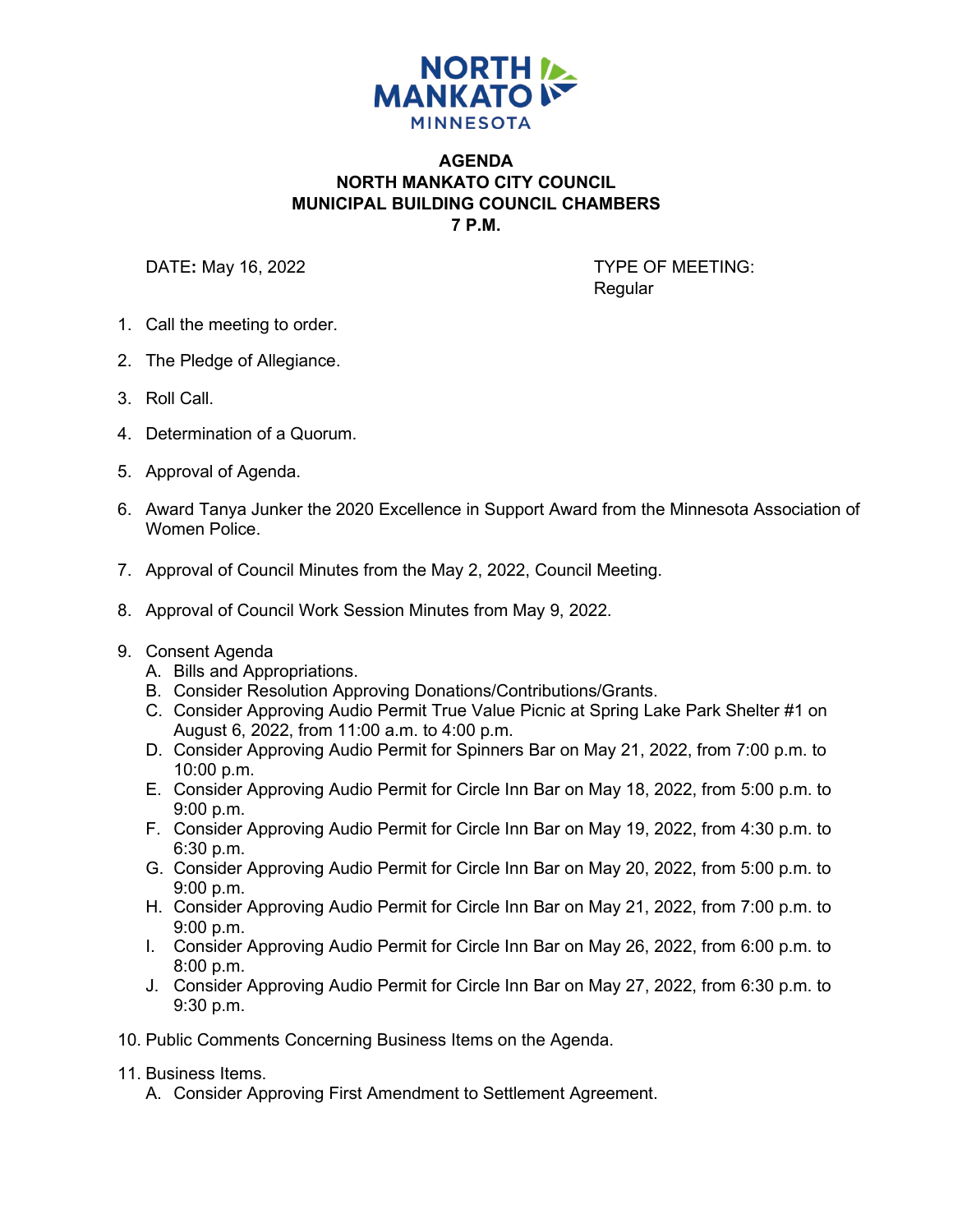

- B. Consider Resolution Approving Plans and Specifications and Ordering Advertisement of Bids for Project No. 22-01 Water Treatment Plant No. 2 Filter Rehabilitation Project.
- C. Consider Resolution Calling for a Public Hearing on Proposed Property Tax Abatements and the Issuance of Qualified 501 (C)(3) Bonds.
- D. Consider Resolution Approving Plans and Authorizing Bidding for the Caswell Indoor Recreation Center.
- E. Consider Resolution Approving MN/DOT Agreement No. 1049958 Grant Agreement for State Transportation Fund (Local Road Improvement Program) and Grant Terms and Conditions 2022 Lor Ray Drive Street and Utility Improvement Project SAP 150-117-008
- F. Consider Z-2-22 Belgrade Addition.
	- 1. Consider Ordinance No. 149, Fourth Series an Ordinance of the City of North Mankato, Minnesota, Zoning the Northeast Quarter of Northwest Quarter of Section 35, Township 109 North, Range 27 West as R-1S, One Family Dwelling, Small Lot.
- G. Consider Approving Preliminary Plat Belgrade Addition.
- 12. City Administrator and Staff Comments.
- 13. Mayor and Council Comments.
- 14. Adjourn.
- 15. Open Forum.

## **Open Forum Guidelines**

- 1. Speaking times will be limited to 3-minutes.
- 2. The Open Forum Meeting will be limited to 15 minutes but may be extended if so desired by Council majority.
- 3. Citizens who have previously addressed the City Council during Open Forum may only revisit the same matter to request a written progress report once every 90 days. Additional new information may always be submitted to the City Clerk for dissemination to the City Council.
- 4. Matters discussed at Open Forum will typically be referred to Administration with a request for a follow-up report.
- 5. Any matters involving personnel or insurance claims will be immediately referred to the City Administrator or City Attorney.
- 6. The City Council will not typically take action but may ask questions to clarify a question or comment.
- 7. Robert's Rules of Order will govern the meeting.

Notice of Scheduled Meetings

| May 16, 2022 | Port Authority Meeting, 6:30 p.m., Council Chambers   |
|--------------|-------------------------------------------------------|
| May 16, 2022 | Council Meeting, 7:00 p.m., Council Chambers          |
| May 23, 2022 | Special Council Meeting, 12:00 p.m., Council Chambers |
| May 30, 2022 | Taylor Library and City Hall Closed-Memorial Day      |
|              |                                                       |

## *City of North Mankato Values:*

*Adaptability: The ability to adjust means and methods to resolve changing situations. Excellence: Going above and beyond expectations.* 

*Responsibility: Taking initiative, ownership and being accountable for performance.*

*Integrity: Being honest, impartial and aligning actions with principles.*